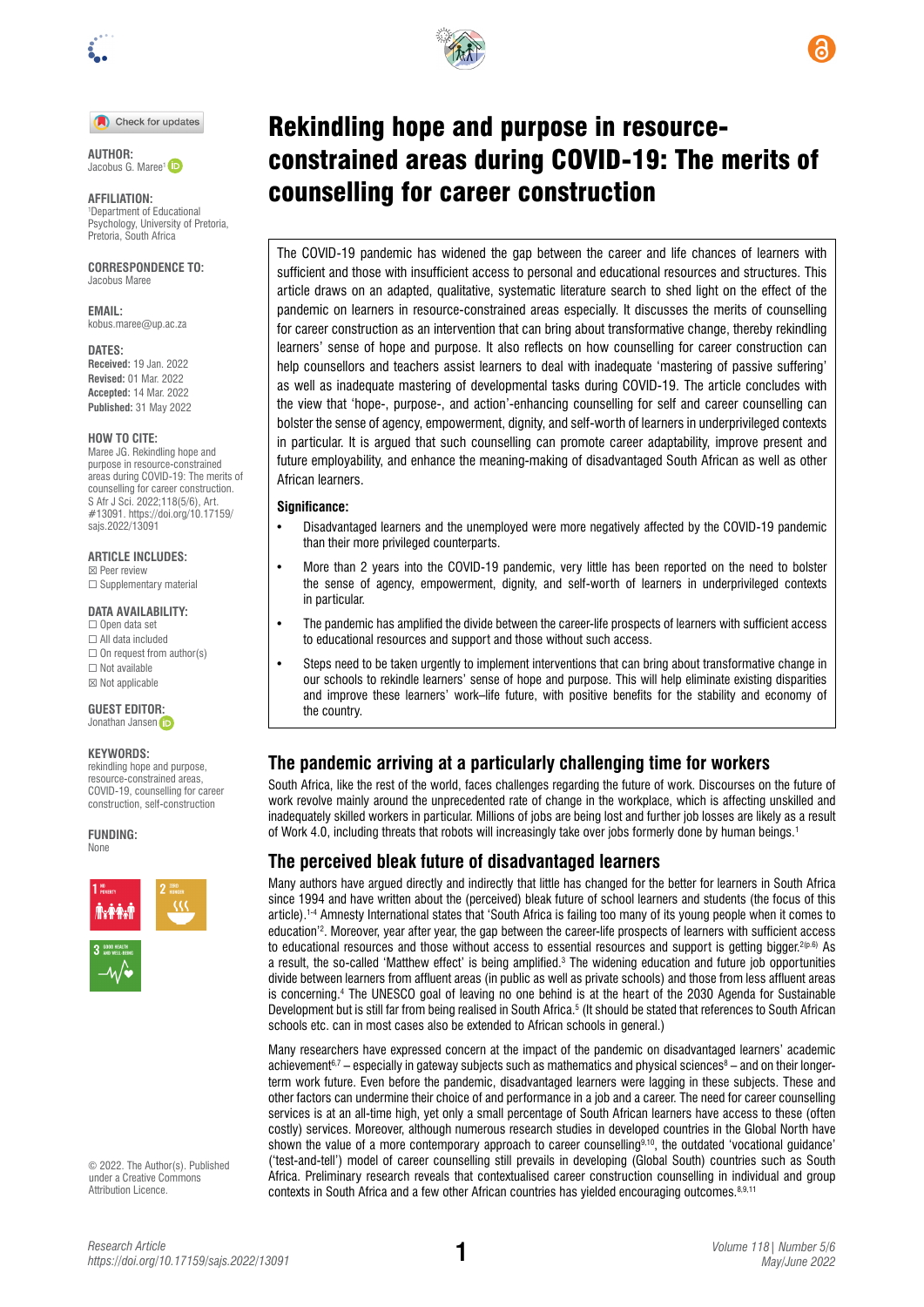

## *Rationale for the article*

Several years ago while colleagues and I were researching the implementation of life orientation classes and the value of a postmodern, storied approach to career counselling in a seriously disadvantaged part of Limpopo Province, I put the following question to learners at the end of the intervention: 'Is there anything else about you that you want to share with me?'<sup>12</sup> A young woman (in Grade 11) responded as follows:

> *You asked about, for instance, what are or were our biggest challenges when we were young. When I go home after school, I return to an environment where there is little water and no toilets, where there is dirt everywhere, and where some of us do not even have a bar of soap in our homes without proper windows. How can we be expected to wash our hands after having been to the toilet?*

More recently, during a project in a deep rural region, and in response to the same question, another young woman listed 'How to avoid the Corona [sic]' as her current biggest challenge. When probed on her response, she replied: 'There are many different 'stories' about Corona, much uncertainty and confusion. People pay little attention to Corona measures.' (The responses of the participants are verbatim with only light editing in order to preserve their authenticity.) Touched by these two participants' sense of desperation, I later conducted in-depth interviews with them. These and other interviews deepened my compassion for the plight of disadvantaged learners in particular. The interviews also enhanced my understanding of the need to abandon all preconceived ideas when attempting to comprehend the situation of disadvantaged populations.

During the pandemic, many measures introduced to curb the spread of the virus were impracticable in underprivileged contexts (for instance, maintaining social distancing in already overcrowded classrooms and public spaces) and in some instances even contributed to widening the gap between the self- and career construction of advantaged and less advantaged learners. These issues have received little attention in the literature, and the current article represents a modest attempt to contribute to our understanding of the situation.

#### *Goals of the article*

It is clear from the above that a paradigm shift is needed to make psychological assessment and intervention accessible to most of the world's population, particularly people in low-resource, multicultural settings.<sup>13</sup> More particularly, a paradigm shift is needed in career construction counselling (namely an approach that enhances learner agency and changes the power relations in the educator/counsellor relationship). Against this background, this article describes an adapted, qualitative, systematic literature search that was aimed at shedding light on the effect of the pandemic on learners in resource-constrained areas in particular. It reflects on how counselling for career construction can help career counsellors and teachers assist learners to deal with inadequate mastering of passive suffering as well as inadequate mastering of developmental tasks during COVID-19. It also discusses the merits of counselling for career construction as an intervention that can bring about transformative change and rekindle learners' sense of hope and purpose.

# **Approach to the literature review**

### *Adapted qualitative systematic literature review*

This article is based on an adapted, qualitative, systematic literature search 'regarding the recent developments and debates on [the topic of this research] with the addition of metacommentary'<sup>14(p.450)</sup>. The aim was to establish a framework for understanding the research topic by uncovering 'gaps between what is known and what is yet to be known'14(p.462) about the topic. I was also mindful of Snyder's assertion that the 'literature review as a research method is more relevant than ever'<sup>15(p.333)</sup>, provided that such a review is 'accurate, precise, and trustworthy'15(p.334). Two years into the COVID-19 pandemic, very little

has been reported on the value of counselling for career construction in rekindling people's sense of hope and purpose. I therefore considered it important to gather as much information on the topic as possible and to identify possible gaps in the theory and practice of the intervention requiring urgent research. With the assistance of Liesl Stieger, academic information specialist (Department of Educational Psychology, University of Pretoria), the following four broad literature review steps were followed<sup>14</sup>:

- 1. Clearly define the study goals.
- 2. Establish inclusion and exclusion criteria. *Inclusion criteria* comprised sources that illuminated the topic of the study, contained more information than merely personal views, and enhanced the literature review. *Exclusion criteria* comprised sources that were biased or merely personal opinions, did not relate sufficiently to our knowledge on the topic, and were outdated. However, we acknowledged the value of seminal citations in promoting academic thoroughness.
- 3. Select literature to review based on the above criteria. We were aware of the limitations of Internet-based sources and other nonpeer-reviewed sources. However, given the short period of time since the advent of the pandemic, we were obliged to draw on several such sources to achieve a satisfactory degree of data saturation. We of course also selected 'standard' sources such as books, articles, and online sources such as social media (including magazines, Internet forums, and social blogs/vlogs). Likewise, we searched and selected sources from YouTube, podcasts, webinars, LinkedIn, Academia, and ResearchGate.
- 4. Peruse and synthesise (integrate) the relevant sources.<sup>16,17</sup> Ms Stieger used combinations of the following keywords as search terms: 'Career construction', 'Counselling', 'Covid-19', 'purpose', 'resource-constrained', and 'therapy'.

We followed the data-gathering method described below.<sup>14</sup>

- i. We searched the web for article abstracts in numerous databases to gather a wide range of relevant sources.
- ii. We signed up to many Internet publishing entities for information on the research topic (Rekindling hope and purpose in resourceconstrained areas during COVID-19: The merit of counselling for career construction).
- iii. We cleared inappropriate sources that did not shed light on the topic. We then either downloaded or requested full texts of appropriate sources.
- We assessed the value and relevance of the identified sources, which were then scrutinised to establish whether they contributed to our understanding of the research topic and whether they shed light on existing views on the topic.

Bearing in mind the discussion in the introductory part of this article, it is not surprising that the literature review confirmed the general view that disadvantaged learners and the unemployed have been more negatively affected by the COVID-19 pandemic than their more privileged counterparts.18-20 In the next section, I reflect on the effect of the pandemic on learners in resource-constrained areas. The categories listed and discussed were gleaned from the systematic literature review and from my own interpretation of the texts. The categorisation of topics was structured in the following order<sup>17</sup>: microlevel-related issues followed by a number of mesolevel-related issues and then macro-levelrelated issues, including structural constraints.

### **Microlevel-related issues**

It is not sufficient to focus only on the effects of the pandemic on learners' academic achievements. Even before the pandemic, most disadvantaged learners lacked the support structures needed to develop emotionallysocially, physically, spiritually, and in terms of well-being and resilience. They were (and still are) taught in overcrowded classrooms and did not have access to basic necessities such as food, running water, shelter,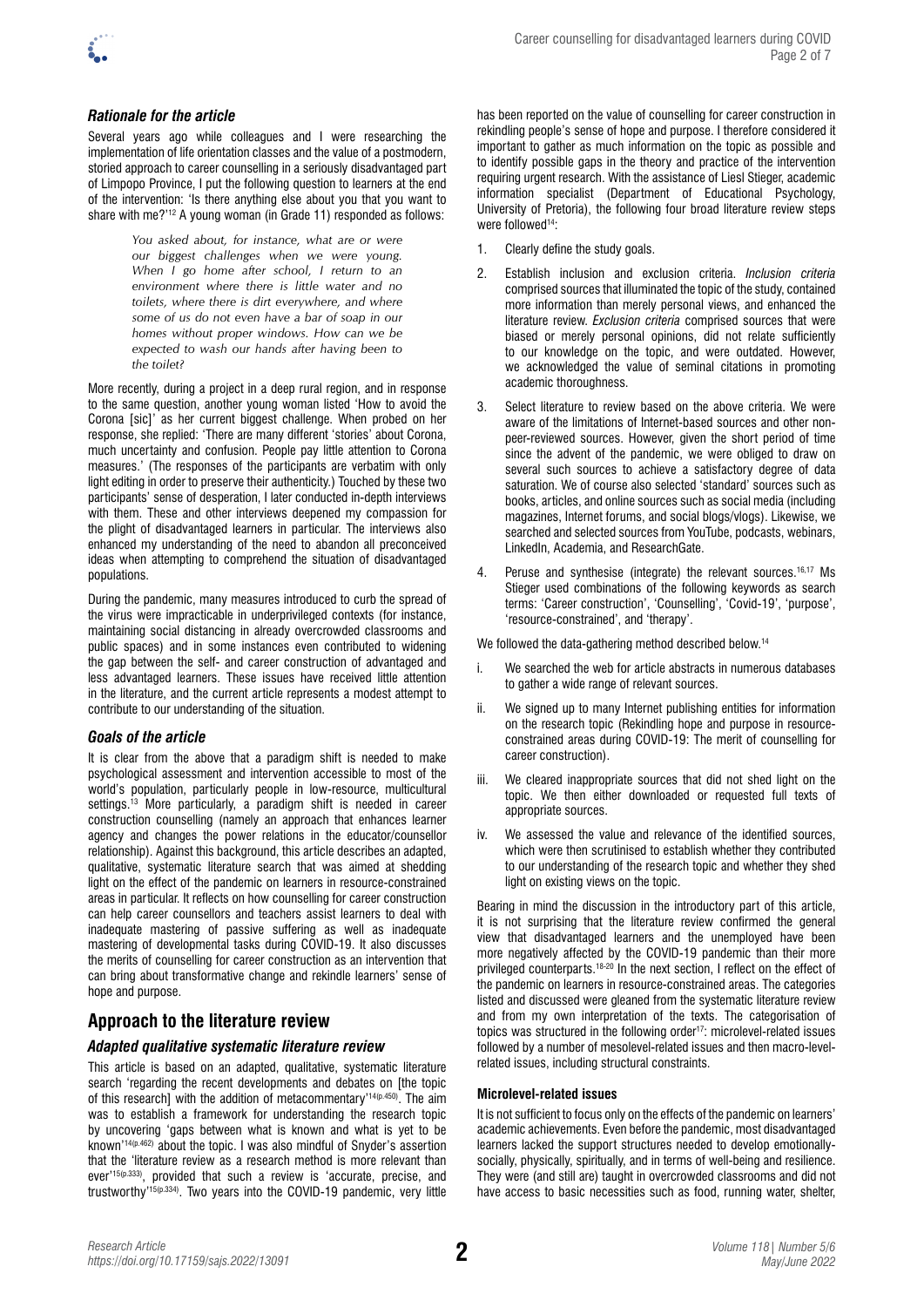

and proper sanitation. Many did not attend classes at all or attended classes only every second day or week, resulting in, among other things, deficient socialising. Disadvantaged learners in particular also struggled to make the transition to online teaching and learning. Learners not living with either parent, learners from single-parent families, learners from child-headed families, and learners experiencing learning barriers were particularly hard hit by the pandemic.

Many authors have referred to the negative impact of the above factors on disadvantaged learners' academic achievement (self-actualisation). Their well-being and development in general, their emotional and spiritual well-being, and their socialising skills are even more critical in determining their academic success.18-20,21

### **Mesolevel-related issues**

Teaching by poorly trained teachers (in mathematics, physical sciences, and English especially) impacts negatively on disadvantaged learners' chances of realising their potential, as it undermines their self- and career construction.22 The pandemic (together with these learners' feelings of insecurity and alienation and teacher inadequacy in adjusting to a different modality of teaching and learning) has deepened the divide between the quality of teaching and learning in privileged and underprivileged schools.<sup>23</sup> Online teaching and learning is often experienced as bewildering, frustrating, and alienating by disadvantaged learners who have to adapt to online teaching and learning in conditions not conducive to such teaching and learning. Inadequate and unreliable Internet access in poor areas further compromises online teaching and learning. Privileged schools are generally closer to reliable Internet service providers and have the funds to pay for Internet access and better-trained teachers. Many disadvantaged learners feel disempowered and simply resign themselves to the inconvenience and hardship brought about by the pandemic. Many believe also that 'fate' or 'luck' determines what happens to them (share an external locus of control). Even before the pandemic, disadvantaged learners' sense of well-being and meaning-making was undermined by their circumstances.<sup>24</sup> Their lived experiences heightened their belief that not even hard work and commitment could help them escape the 'poverty trap' they found themselves in. This situation cannot be reconciled with the Convention on the Rights of the Child<sup>2,25</sup> and is unacceptable in a postmodern world.

#### **Macrolevel-related issues26**

Much has been written about the structural constraints (including structural inequalities and lack of support structures) in disadvantaged areas in South Africa (one of the most unequal countries in the world).4,5,17,18,21,26 Learners from township and rural areas especially tend to be members of low-income families and live in resource-constrained environments. National and provincial education departments have done their best to minimise the adverse effect of the pandemic on teaching and learning and to ensure the continuation of teaching and learning in the face of increasing challenges. However, major structural constraints in low socio-economic areas have undermined efforts to prevent disadvantaged learners from falling further behind their more affluent counterparts.

Large numbers of disadvantaged learners have lost hope, have disengaged from the teaching and learning process, and have dropped out of school.<sup>21</sup> Although these learners often project a sense of hopelessness and defeatism, they have no one to turn to for guidance and counselling. The pandemic has heightened the need for general and career counselling especially in disadvantaged schools in low-economic status areas.27,28 The need to facilitate change and transformation in teaching and learning has never been greater.

### *Inadequate management of learners' career counselling needs*

Disadvantaged learners' career guidance, development, and counselling needs are not being met satisfactorily.29,30 The few learners who do receive career counselling are rarely exposed to contemporary career counselling. Their subjective 'career-life stories' are generally neither elicited satisfactorily nor integrated with the outcomes of 'objective' tests completed by them. The pandemic has exacerbated this situation too as most teachers in disadvantaged areas lack the skills to provide online career guidance or simply do not have the time to devote to career guidance. Pillay<sup>31</sup> advocates the contextualisation and innovation of individual and group career counselling so that all learners can receive counselling. The focus should be on learners' strengths rather than on their areas for growth or development ('weaknesses'). The aim should ultimately be to enhance their personal, physical, emotional-social, and spiritual well-being and resilience.

It is particularly concerning that learners' mastery of critical development tasks has been seriously negatively impacted by the pandemic.

### *Learners' inadequate mastering of critical developmental tasks*

The pandemic has hampered the ability of many disadvantaged learners to master basic developmental tasks. It has also led to isolation from their peers, inadequate expression of their emotions, inadequate normalisation of their experiences, and insufficient participation in sport and social events. Many learners have been so traumatised by the pandemic that they may experience post-traumatic stress for many years to come.

Erikson emphasises the importance of children's mastering critical developmental tasks during the following five stages of their development<sup>32</sup>:

- 1. First stage (1–2 years; essential trust contrasted with mistrust). Infants may develop anxiety if their care and trust needs are not addressed, which may lead to their distrusting other people.
- 2. Second stage (2–4 years; autonomy contrasted with shame and doubt). Infants become more independent and develop a will of their own provided they achieve a good sense of self and an adequate degree of personal control over their over physical proficiencies.
- 3. Third stage (4–5 years; initiative contrasted with guilt). Young children often develop a sufficient level of resolve to accomplish goals and acquire a sense of direction in their lives provided they are allowed to attempt to complete specified tasks on their own successfully (explore their capabilities).
- 4. Fourth stage (5–12 years; industry contrasted with inferiority). Young children often try to develop new proficiencies and gradually become more competent and able to execute more complicated tasks. Their chances of achieving a satisfactory level of self-worth and self-belief are increased if significant others acknowledge and reward their efforts appropriately and encourage them further.
- Fifth stage (13–18 years; identity contrasted with role confusion). Significant others' constant support and reassurance are vital in helping teenagers develop a sufficient sense of identity (discover who they are). During this stage, they gradually become more independent of significant others provided the significant others give them sufficient opportunity to take on and complete tasks that are increasingly challenging.

Erikson's32 views are strongly aligned with developmental psychology theories (Piaget<sup>33</sup>) as well as perspectives that emphasise the importance of integrating new knowledge into existing schemata. They are also in line with the (constructivist) view that idiosyncratic (individual) (self-) constructions do not occur in a void but are constructed in the context of interpersonal and social relationships as well as social systems. A reciprocal relationship exists between such systems and how individuals 'make meaning'.

Erikson<sup>32</sup>, Freud<sup>34</sup>, and Savickas<sup>35,36</sup> agree that the inability to master ageappropriate assignments is likely to result in the repeated re-emergence of these tasks later in life as a kind of pathology. Pain that has been 'suffered' earlier in learners' lives and/or age-appropriate assignments that have not been mastered adequately should be dealt with to ensure psychologically healthy development in learners. If these issues are not properly resolved, learners may re-experience the pain or the frustration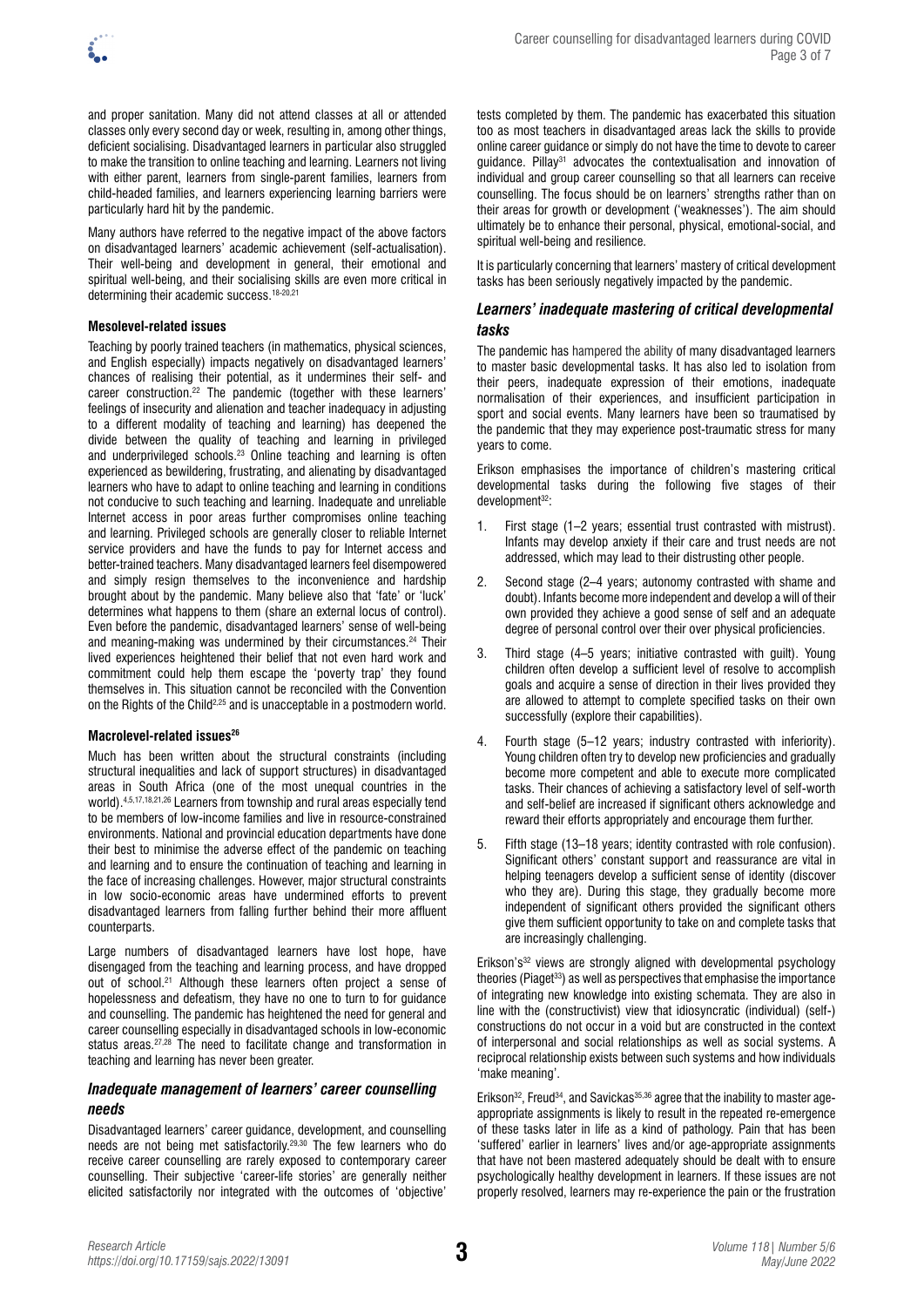

at not having mastered the assignments.34 The findings of the literature overview (discussed above) indicate clearly the devastating effect of the pandemic on learners' mastery of multiple critical developmental tasks across the board. Timely intervention is needed to prevent, or at least ameliorate, the consequences of the pandemic in this regard.

# **Short-, medium-, and long-term implications of the pandemic**

The primary focus of education stakeholders during the past 24 months has been on finding ways to deal with the short-term impact of the pandemic (such as deciding on and implementing measures to curb the spread of the virus and maintain a satisfactory level of teaching and learning). The medium-term impact has also received attention (such as ensuring that learners' knowledge base, academic achievement, and emotional-social well-being are not unduly compromised). The longterm impact of unmastered developmental tasks and 'pain' experienced earlier in learners' lives, as discussed above, is of particular importance. Many of the effects of the pandemic may manifest pathologically later in life. Psychologists working with school learners and students at tertiary level will require training on how to deal effectively with psychological challenges as and when they occur. Parents and guardians will also require training on how to promote the mastery of basic developmental tasks in their children.

In the next section I reflect on how to rekindle both disadvantaged and other learners' sense of hope and purpose in the current challenging times. I do this through the lens of counselling for career construction as an example of an intervention that holds considerable promise for transformative change.

## *Clarifying learners' career-life identity*

From an early age, people seek to know who they are, where they fit in<sup>37</sup>, how to achieve good academic and sports results, what direction to take in their future careers, find a 'job', provide for themselves and their families, and live meaningful lives – a never-ending, existential search. According to Flanagan et al., '[y]oung people's work and life roles are not siloed from one another; they require a multi-dimensional, whole-person approach to support<sup>'38(p.27)</sup>. The extent to which teachers can help learners clarify their career-life identity, improve their sense of self-respect and dignity (essential elements of psychological health), and appreciate the overlap between their personal and career life roles is important in assessing the success of the learning process (in addition to quantitative measures such as learners' scores in tests and examinations).

In the next section, I draw on the work of Savickas<sup>35,36</sup> and others to propose a theory-based strategy aimed at helping learners elicit their life themes and enact them in their career-lives and also at helping them actively master what they have passively endured to clarify their career-life identities. In this regard, I look at the pandemic as a way of creating opportunities. I agree with Kift et al. who maintain that '[c]rises can present opportunities for transformative change'39(p.27). Discussions on the pandemic should shift from stressing the magnitude of challenges to using a 'positive career counselling' approach to find innovative solutions to these challenges. I elaborate below on how counselling for career construction can help meet the career counselling needs of disadvantaged learners in particular. I discuss also the value of building on the strengths of such counselling to achieve the kind of transformative change referred to above, to help these learners deal with the traumatisation of the pandemic<sup>40</sup>, and to restore their sense of agency, empowerment, dignity, self-respect, and purpose.

# **Contextualised and innovative career counselling for disadvantaged learners**

Dealing with the impact of the pandemic calls for introspection, reflection, open-mindedness, and a 'radical' reassessment of current thinking about career counselling in South African schools. These schools, in general, do not meet the distinctive career counselling needs of disadvantaged learners<sup>41</sup> or their existential needs. Disadvantaged learners' prospects of finding work are diminishing as are their chances of later remaining in one organisation for a long period of time. Yet, most of them (if they do at all receive career counselling) are 'told' what to become by career counsellors operating from the traditional vocational guidance ('test-and-tell') perspective. This approach has been described as unidirectional (non-dialogic), prescriptive, and non-responsive to contextual circumstances.9,37 Drawing on this approach, career counsellors (who are considered 'the experts' on their assessees) 'tell' or advise assessees which fields of study, associated careers, and work environments would best 'match' or 'fit' their personalities. It was also believed that people could choose careers in which they could remain for a lifetime. In these careers, they could actualise (realise) or develop their (objectively assessed) potential optimally, be promoted regularly, and steadily climb the corporate ladder.30 Most (disadvantaged) learners are interested merely in finding 'a job' that will help them either 'survive' or augment the income of their family. They are rarely confronted with the notion of being able to choose and construct a career and design themselves. Innovative, contextualised career construction counselling seems to be an idea whose time has come. Maree and Beck<sup>42</sup> have shown how much disadvantaged learners can benefit from being allowed to express themselves and narrate their micro-stories instead of being compelled to merely select responses from given sets of possible answers. Expressing themselves helps them establish a sense of control in their career-related decisions.

A postmodern, integrated qualitative-quantitative career counselling approach differs widely from the outdated one-job-in-a-lifetime approach. Narrating one's micro-stories is central to acquiring a stable sense of self and identity – key elements that will sustain people's stories in traumatic times. Career counsellors should be trained to listen *for* (rather than *to*) learners' life stories<sup>43</sup> as this will better enable them to help learners clarify, not only what field of study and associated career to go into, but also the 'deeper' meaning of their lives – such as who they essentially are and why they are here<sup>44</sup>.

Although the theoretical framework of the intervention approach advocated here is counselling for career construction, career construction theory is closely linked to self-construction theory, which is discussed briefly below.

### *Self-construction theory*

According to Guichard<sup>45</sup>, the basic premise of self-construction theory is that learners take the initiative in constructing themselves through their interpersonal relationships. Self-construction theory holds that learners 'make meaning' through numerous small, medium, and long-term communications and by drawing on their memories – inspired in the process by their anticipated futures. By executing different private and career-related roles, learners develop, grow, communicate with others, and demonstrate a broad array of attitudes and behaviours. Over time, doing so helps them construct (as opposed to 'find') a sense of meaning and purpose in their lives. Ultimately, this trajectory helps them clarify their sense of identity (clarify who they are).

### *Career construction theory*

The rapidly changing world of work and the global economy impose challenges regarding the appropriate selection of careers, necessitating a more contemporary, blended theoretical approach to career counselling. Career construction theory, according to Savickas<sup>35,36</sup>, merges three career counselling approaches. First, the differential approach focuses on individual differences and fitting people to 'appropriate' work environments. Second, the developmental approach focuses on the different roles people fulfil in different life stages and how they develop careers by examining their readiness for different positions in organisations. Third, the psychodynamic (narrative, qualitative or storied) approach focuses on uncovering central life patterns, themes, and meaning for individuals in their emerging life stories and experiences.35 Career construction theory has four facets: construction (narrating life stories), deconstruction (unpacking the meaning of these stories), reconstruction (transforming painful stories), and co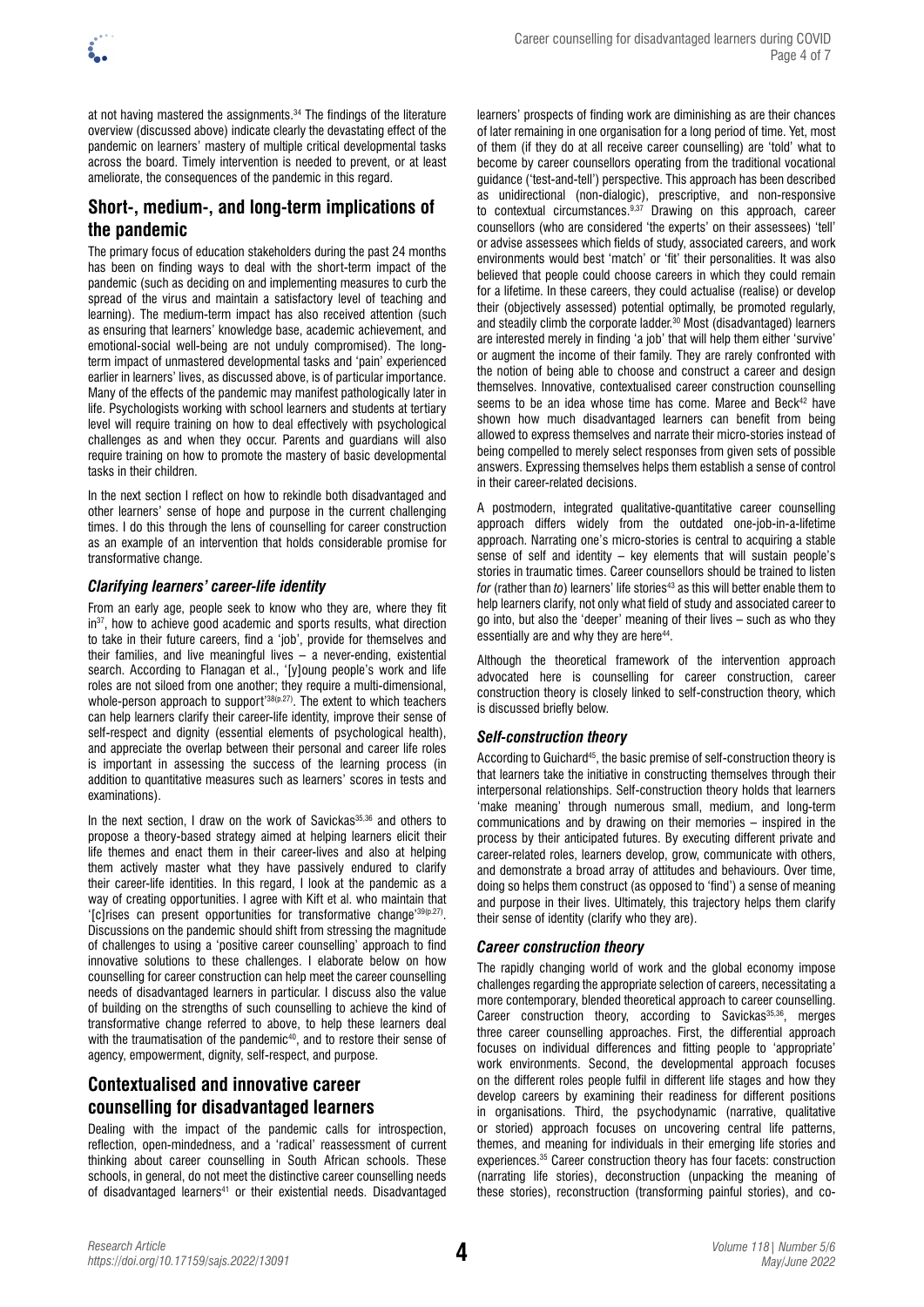construction (constructive co-authoring of people's stories by career counsellors and their clients).35,36

Career construction theory advances the idea of the self as people's internal, inspiring polestar that is drawn on to navigate career-life transitions. This approach is suited to identifying disadvantaged learners and to helping them elicit advice from within regarding critical career and personal life questions. Its primary point of departure is that every story starts with pain. Career construction intervention helps counsellors elicit clients' micro- life stories, which are then woven into a consistent macro-story. It focuses on the subjective facets of clients' personalities, on clients' uniqueness instead of their similarity, on clients' life themes rather than their interest patterns in isolation, and on action and forward movement.35 Clients engage actively in authoring their life stories to help them find meaning and purpose in what they do, the core aim of life design.35-46

## *Narratability and autobiographicity*

Counsellors provide clients with a safe ('sacred') space or holding environment<sup>35.47</sup> and thus promote the narration and connecting of their micro-stories to allow their central life themes to emerge (narratability). Autobiographicity is facilitated in this way. In other words, clients are provided with scripts (their autobiographies) consisting of proven success recipes ('blueprints') containing inner advice for finding answers to important personal and career-related questions and possible future challenges when they have to navigate transitions in the workplace. Narratability and autobiographicity help people take advantage of change35 and move forward actively (actionality).48 Narratability and autobiographicity also increase people's adaptability (help them adapt to ongoing workplace changes) and their employability (help them become more employable).49

## *The healing potential of enacting life themes*

Life themes relate to unresolved personal trauma experienced by people earlier in their lives (and at work) and to unmastered developmental tasks.32,33,50 Resolving such trauma and unmastered tasks is essential for people to deal successfully with occupational and personal transitions in today's ever-changing workplace. Counsellors engaged in assisting people in resolving unresolved trauma and mastering unmastered developmental tasks contend that eliciting and using life themes can help people clarify who they are, where they are heading, and the purpose of their lives. However, career counsellors rarely undertake such elicitation and use of life themes as many erroneously believe the strategy is too complex and challenging.

Drawing on counselling for career construction, I conceptualised and devised two novel career-counselling assessment instruments to facilitate the administration of contextualised, integrative QUALITATIVEquantitative (uppercase indicating the priority accorded the qualitative paradigm) career construction intervention in individual and group contexts.<sup>8</sup>

# **Integrative QUALITATIVE-quantitative career construction counselling**

This approach elicits and can be used to merge people's 'stories' (qualitative data) with their 'objective' (quantitative data) scores in tests. There is currently global acceptance of the importance of bringing into play people's uniqueness and sense of identity rather than emphasising the similarity between their 'test profiles' and the test profiles of others.51 Uncovering and helping people perform their key life themes is prioritised over merely trying to elicit and use their interest patterns during the career-counselling process. Also prioritised is assisting people in enacting their career-related intentions and moving forward (transforming 'tension' into not only 'intention' but into real action).35,36,52 From an 'active mastering of passive suffering' point of view, the integrative approach sees unmastered developmental tasks also as life themes that need to be uncovered and enacted in people's lives. These themes should then be channelled into the healing of others and the self. Integrating stories and scores culminates in enabling people to develop their mission statements in conjunction with vision statements.

## *Developing mission statements in conjunction with vision statements*

Integrative career counselling concludes by crafting assessees' mission statements in conjunction with vision statements. First, assessees are requested to draw on their responses to questions asked during the career construction intervention to craft a sentence (an identity, value, or power statement) that merges their strengths and areas for growth into one value, power, or identity sentence that conveys their distinctiveness.<sup>35,36,52</sup> This is followed by extracting appropriate words and phrases from their reflections on questions asked during the intervention to complete a merged sentence that captures the spirit of their unique (career-)life story narrative. This sentence should reflect their future career-life intentions and connect to their so-called character arc and also briefly connect the beginning of a critical theme, its current status, and the envisaged end to the solution of a personal 'issue'. The sentence should shed light on what assessees want to achieve in their careers to experience personal meaning [mission statement]. It should also speak to how they wish to convert personal issues into social contributions and, at the same time, experience a sense of fulfilment, purpose, and hope in their (career-)lives [vision statement]. While counsellors serve as 'editors' of these statements or narratives, assessees themselves craft these statements and draw on inner advice for key 'ideas', wisdom, and advice. Subsequently, short-, medium-, and longer-term goals (in line with assessees' central purpose) aimed at enacting these statements are set and seen through to enactment by regularly following up on assessees' progress.

### *Value of the integrative approach*

This article supports Laher's view that a paradigm shift is necessary for psychological assessment (and intervention) to be accessible to people throughout the world<sup>13</sup> – in particular people with low socio-economic status and minimal education and career counselling resources. Laher et al. describe the integrative approach outlined in this article as 'interesting also in [its] diverse applications of narrative research that do not necessarily conform to the method as explicated in methods textbooks'16(p.11). These authors believe that this style of intervention and the associated research provide an 'excellent example of socially relevant research in contexts of practice'.<sup>16(p.11)</sup> It is an approach that yields excellent results in primary, secondary, and tertiary education and enables learners to examine, choose, and execute careers that can help them live purposeful lives.

## **Limitations**

The views expressed in this article are mine alone and fill only a tiny part of the larger intellectual jigsaw puzzle. They may also have been influenced by my particular interest in teaching and learning at various educational levels in general and in disadvantaged areas in particular. Also, because of the relative recentness of the pandemic, we were able to find only a few scholarly publications on the research topic against which to measure my ideas and opinions.

## **Recommendations and implications for theory, practice, future research, and policy**

The pandemic necessitated deep reflection on the strengths and weaknesses of teaching and learning in all teaching and learning contexts in South Africa.17,53 What is needed is the revamping of teaching and learning strategies at all levels of education in tandem with the training and upskilling of teachers and lecturers to ensure that all learners have access to effective education and career counselling.<sup>2</sup> Particular emphasis should be placed on disadvantaged schools where the need is greatest. First, stakeholders (including teachers, education departments, learners, and their parents) should finalise and agree upon a valid, longterm, contextualised (qualitative) career development/construction intervention strategy. Second, life orientation teachers should be trained to administer qualitative career development/construction to learners under the supervision of psychologists. In addition to training in the fundamental aspects of adapted and contextualised career construction counselling, the training should include basic instruction in the theory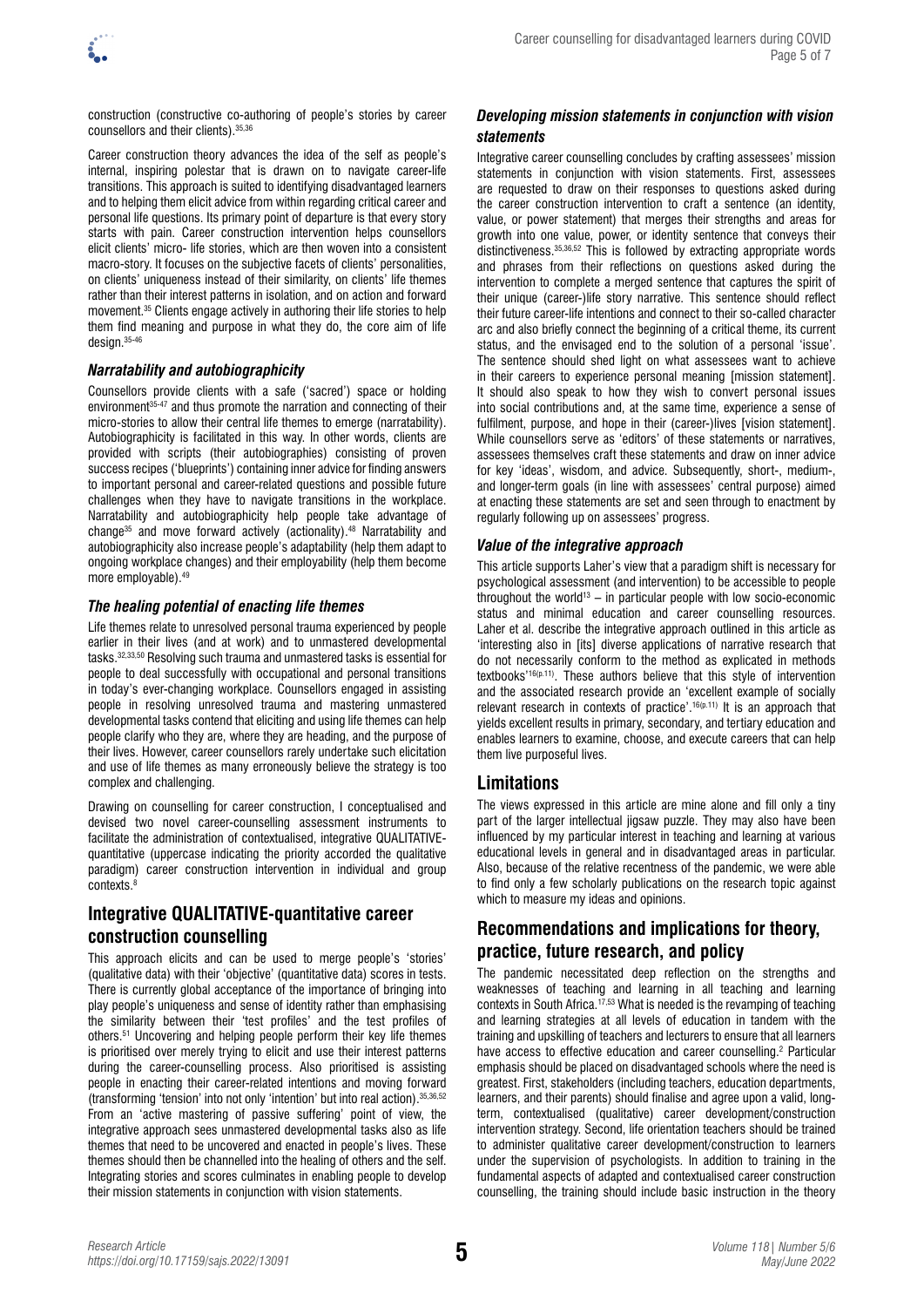of psychosocial development. Ethical boundaries should be maintained at all levels, including referring learners to other health professionals when they present with problems outside teachers' scope of practice. Third, teachers should receive training in cross-cultural interaction and communication. Fourth, life orientation learning programmes should be revamped by replacing dispensable content with contemporary content (see below for more details) that has been shown to enhance people's 'thriving skills'. Fifth, short-, medium-, and long-term research on the value of this kind of training should be conducted and reported on in local and international scholarly journals. Sixth, additional time should be allocated to life orientation intervention in schools to allow teachers sufficient time to properly execute the intervention advocated here. Seventh, ongoing monitoring of learners' progress should be undertaken to increase the success of interventions. Learners should regularly be informed about available strategies if they experience difficulties with different aspects of their studies (including emotional and social issues). Here, I refer to, for instance, help with their study orientation, help with the provision of general, psycho-educational, and psychosocial information, help with career counselling, and help with digital learning issues. Lastly, a lot of time needs to be invested in these endeavours – there are no 'quick fixes', and a 'one-size-fits-all' approach will also not work). 54,55

These recommendations should be read in conjunction with general recommendations for the improvement of teaching and learning in marginalised, disadvantaged areas in particular. Many of these recommendations have been referred to directly or indirectly in earlier publications.18,41 One such recommendation is that libraries and wellresourced technology-enhanced learning centres with adequate connectivity should be established in disadvantaged areas especially to enable vulnerable (at-risk) learners to upgrade their skills base and improve their chances of success in their tertiary studies.<sup>56</sup> Lastly, whereas the above recommendations stress the time and effort needed to implement the recommendations, much time and effort will also be needed to design the learning-oriented programmes discussed earlier.

## **Conclusion**

Steps need to be taken urgently to counter the impact of the pandemic on disadvantaged learners' teaching and learning and to meet their career counselling needs. This will help eliminate existing disparities and improve these learners' work–life future, with positive benefits for the stability and economy of the country.<sup>57</sup>

The implementation in South African schools of the integrative 'hope-, purpose-, and action-'enhancing career counselling strategy discussed in this article could go a long way towards bolstering the sense of agency, empowerment, dignity, and self-worth of learners in underprivileged contexts in particular. It could also promote the career adaptability, the present and future employability, and the meaning-making of these learners.

## **Acknowledgements**

I thank Tim Steward for his editing of the text and Liesl Stieger for her academic information retrieval support.

# **Competing interests**

I have no competing interests to declare.

## **References**

- 1. Chinn D, Klier J, Stern S, Tesfu S. Safeguarding Europe's livelihoods: Mitigating the employment impact of COVID-19. Brisbane: McKinsey & Company; 2020. Available from: [https://www.mckinsey.com/~/media/](https://www.mckinsey.com/~/media/McKinsey/Featured%20Insights/Navigating%20the%20coronavirus%20crisis%20collected%20works/Safeguarding-lives-and-livelihoods-collection.pdf) [McKinsey/Featured%20Insights/Navigating%20the%20coronavirus%20](https://www.mckinsey.com/~/media/McKinsey/Featured%20Insights/Navigating%20the%20coronavirus%20crisis%20collected%20works/Safeguarding-lives-and-livelihoods-collection.pdf) [crisis%20collected%20works/Safeguarding-lives-and-livelihoods-collection.](https://www.mckinsey.com/~/media/McKinsey/Featured%20Insights/Navigating%20the%20coronavirus%20crisis%20collected%20works/Safeguarding-lives-and-livelihoods-collection.pdf) [pdf](https://www.mckinsey.com/~/media/McKinsey/Featured%20Insights/Navigating%20the%20coronavirus%20crisis%20collected%20works/Safeguarding-lives-and-livelihoods-collection.pdf)
- 2. Amnesty International. Broken and unequal: The state of education in South Africa. London: Amnesty International Ltd; 2020. [https://doi.org/10.1017/](https://doi.org/10.1017/cbo9780511495120.012) [cbo9780511495120.012](https://doi.org/10.1017/cbo9780511495120.012)
- 3. Turok I, Visagie J. COVID-19 amplifies urban inequalities. S Afr J Sci. 2021;17(3/4), Art. #8939.<http://dx.doi.org/10.17159/sajs.2021/8939>
- 4. International Labour Organization (ILO). World employment and social outlook: Trends 2020. Geneva: International Labour Organization; 2020. Available from: [https://www.ilo.org/wcmsp5/groups/public/---dgreports/--](https://www.ilo.org/wcmsp5/groups/public/---dgreports/---dcomm/---publ/documents/publication/wcms_734455.pdf) [dcomm/---publ/documents/publication/wcms\\_734455.pdf](https://www.ilo.org/wcmsp5/groups/public/---dgreports/---dcomm/---publ/documents/publication/wcms_734455.pdf)
- 5. United Nations (UN). Transforming our world: The 2030 Agenda for Sustainable Development. New York: United Nations; 2015. Available from: <https://sustainabledevelopment.un.org/post2015/transformingourworld>
- 6. Gülsen C, Seçim G, Savickas ML. A career construction course for high school students: Development and field test. Career Dev. Q. 2021;69:201-215. <https://doi.org/10.1002/cdq.12268>
- 7. Organisation for Economic Co-operation and Development (OECD). The state of school education: One year into the COVID pandemic. Paris: OECD; 2021. Available from: [https://www.oecd-ilibrary.org/education/the-state-of-school](https://www.oecd-ilibrary.org/education/the-state-of-school-education_201dde84-en?_ga=2.28414644.969289406.1630852623-887792630.1630852623)[education\\_201dde84-en?\\_ga=2.28414644.969289406.1630852623-](https://www.oecd-ilibrary.org/education/the-state-of-school-education_201dde84-en?_ga=2.28414644.969289406.1630852623-887792630.1630852623) [887792630.1630852623](https://www.oecd-ilibrary.org/education/the-state-of-school-education_201dde84-en?_ga=2.28414644.969289406.1630852623-887792630.1630852623)
- 8. Maree JG. Innovating counselling for self- and career construction: Connecting conscious knowledge with subconscious insight. New York: Springer; 2020. <https://doi.org/10.1007/978-3-030-48648-8>
- 9. Maree JG. Group career construction counselling: A mixed-methods, intervention study with high school students. Career Dev Q. 2019;67:47–61. <https://doi.org/10.1002/cdq.12162>
- 10. Santilli S, Ginevra MC, Di Maggio I, Soresi S, Nota L. In the same boat? An online group career counseling with a group of young adults in the time of COVID-19. Int J Educ Vocat Guidance. Forthcoming 2021. [https://doi.](https://doi.org/10.1007/s10775-021-09505-z) [org/10.1007/s10775-021-09505-z](https://doi.org/10.1007/s10775-021-09505-z)
- 11. Sethlare R, Wood L, Meyer L. Exploring group life design with teachers in the context of poverty related psychosocial challenges. S Afr J Educ. 2017;37:1-8.<https://doi.org/10.15700/saje.v37n4a1493>
- 12. Maree JG, Molepo JM. Facilitating postmodern career counselling in the Limpopo Province of South Africa: A rocky ride to hope. Aust J Career Dev. 2007;16:62–70.<https://doi.org/10.1177/103841620401300310>
- 13. Laher S. Psychology as a discipline in an era of transdisciplinarity. Invited keynote presented at: 1st Pan-African Psychology Congress; 2017 September 18–21; Durban, South Africa.
- 14. Laher S, Hassem T. Doing systematic reviews in psychology. S Afr J Psychol. 2020;50:450–468. <https://doi.org/10.1177/0081246320956417>
- 15. Snyder H. Literature review as a research methodology: An overview and guidelines. J Bus Res. 2019;104:333–339. [https://doi.org/10.1016/j.](https://doi.org/10.1016/j.jbusres.2019.07.039) [jbusres.2019.07.039](https://doi.org/10.1016/j.jbusres.2019.07.039)
- 16. Laher S, Fynn A, Kramer S. Research as practice: Contextualising applied research in the South African context. In: Laher S, Fynn A, Kramer A, editors. Transforming research methods in the social sciences: Case studies from South Africa. Johannesburg: Wits University Press; 2019. p. 1–18. [https://](https://doi.org/10.18772/22019032750.6) [doi.org/10.18772/22019032750.6](https://doi.org/10.18772/22019032750.6)
- 17. Torraco RJ. Writing integrative literature reviews: Guidelines and Rev. 2005;4:356–367. [https://doi.](https://doi.org/10.1177/1534484305278283) [org/10.1177/1534484305278283](https://doi.org/10.1177/1534484305278283)
- 18. Brown J. COVID-19: Children eat wild plants to survive as hunger explodes [webpage on the Internet]. c2020 [cited 2022 Jan 14]. Available from: [https://](https://www.capetownetc.com/news/covid-19-children-eat-wild-plants-to-survive-as-hunger-explodes/) [www.capetownetc.com/news/covid-19-children-eat-wild-plants-to-survive](https://www.capetownetc.com/news/covid-19-children-eat-wild-plants-to-survive-as-hunger-explodes/)[as-hunger-explodes/](https://www.capetownetc.com/news/covid-19-children-eat-wild-plants-to-survive-as-hunger-explodes/)
- 19. Lawal AM. Whose mental health suffered the most during COVID-19 lockdown in Nigeria. The Conversation. 2021 March 14 [cited 2022 Jan 14]. Available from: [https://theconversation.com/whose-mental-health-suffered-the-most](https://theconversation.com/whose-mental-health-suffered-the-most-during-covid-19-lockdown-in-nigeria-155890)[during-covid-19-lockdown-in-nigeria-155890](https://theconversation.com/whose-mental-health-suffered-the-most-during-covid-19-lockdown-in-nigeria-155890)
- 20. Mareş G, Cojocariu V-N, Cîrtiţă-Buzoianu C. Making career decisions in the context of the COVID-19 pandemic. An analysis of disadvantaged student groups. Postmod Open. 2021;12:328–346. [https://doi.org/10.18662/](https://doi.org/10.18662/po/12.1/264) [po/12.1/264](https://doi.org/10.18662/po/12.1/264)
- 21. Education in SA. 500,000 dropped out in 16 months [video file]. 2021 September 29 [cited 2022 Jan 13]. Available from: [http://www.youtube.com/](http://www.youtube.com/watch?v=OQ2poe4R0Qg) [watch?v=OQ2poe4R0Qg](http://www.youtube.com/watch?v=OQ2poe4R0Qg)
- 22. VanderPlaat M. Activating the sociological imagination to explore the boundaries of resilience research and practice. Sch Psychol Internat. 2016;37:189–203. <https://doi.org/10.1177/0143034315615938>